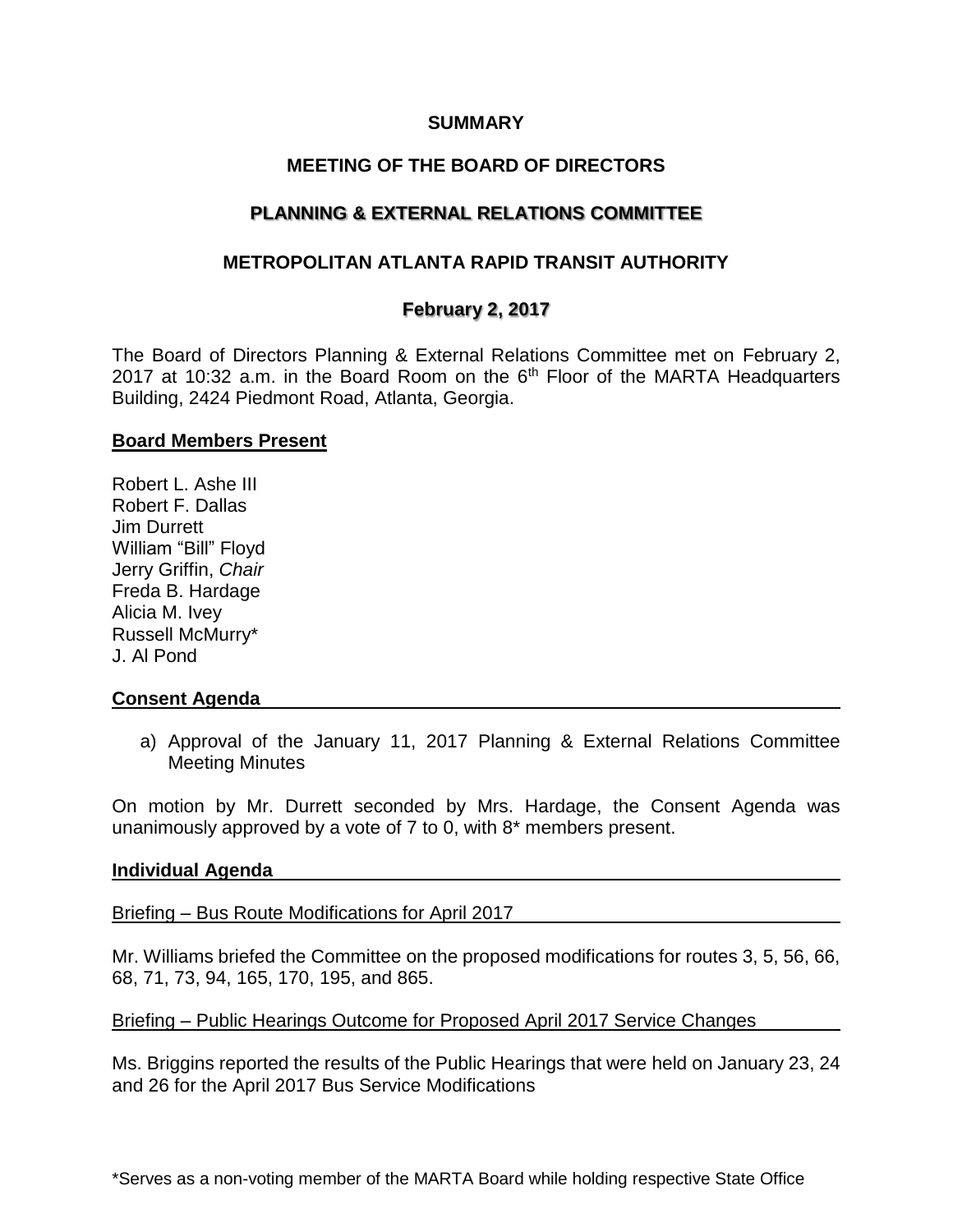### **Planning & External Relations Committee – Meeting Summary 2/2/17 Page 2**

Resolution Authorizing the Approval of Service Modifications for April 15, 2017, on Routes 3, 5, 56, 66, 68, 71, 73, 94, 165, 170, 865, and 195

On motion by Mr. Ashe seconded by Mrs. Hardage, the resolution was unanimously approved by a vote of 8 to 0, 9\* members present.

Briefing – MORE MARTA Program Update

Mr. Limmer provided the Committee an update on the MORE MARTA Program implementation.

Briefing – Department of Planning: Overview and Annual Update

Mr. Limmer provided the Committee an overview and annual update on the Department of Planning, including the Offices of Transit System Planning and Research & Analysis.

Briefing – Media Monitoring Update for FY17 1<sup>st</sup> and 2<sup>nd</sup> Quarters

Ms. Jackson provided the Committee and overview of the media relations activities during FY17 1<sup>st</sup> and  $2<sup>nd</sup>$  Quarters (July 1 – December 31, 2016).

Other Matters

Ms. Briggins announced the following events:

- $\triangleright$  Bus Maintenance & Bus Transportation Graduation
	- $\circ$  February 3 1:30-3:00 p.m. MARTA Board Room
- $\triangleright$  DeKalb Transportation Meeting
	- $\circ$  February 6 4:00 p.m. Coverdell Legislative Office Building
- Clayton County Open House
	- $\circ$  February 6 6:00 p.m. Forest Park Community Center
	- $\circ$  February 9 6:00 p.m. Frank Bailey Senior Center
- MORE MARTA Pop-up Info Sessions
	- $\circ$  February 20 3:00-7:00 p.m. H.E. Holmes Rail Station
	- $\circ$  February 21 3:00-7:00 p.m. West End Rail Station
	- $\circ$  February 22 3:00-7:00 p.m. Edgewood/Candler Park Rail Station